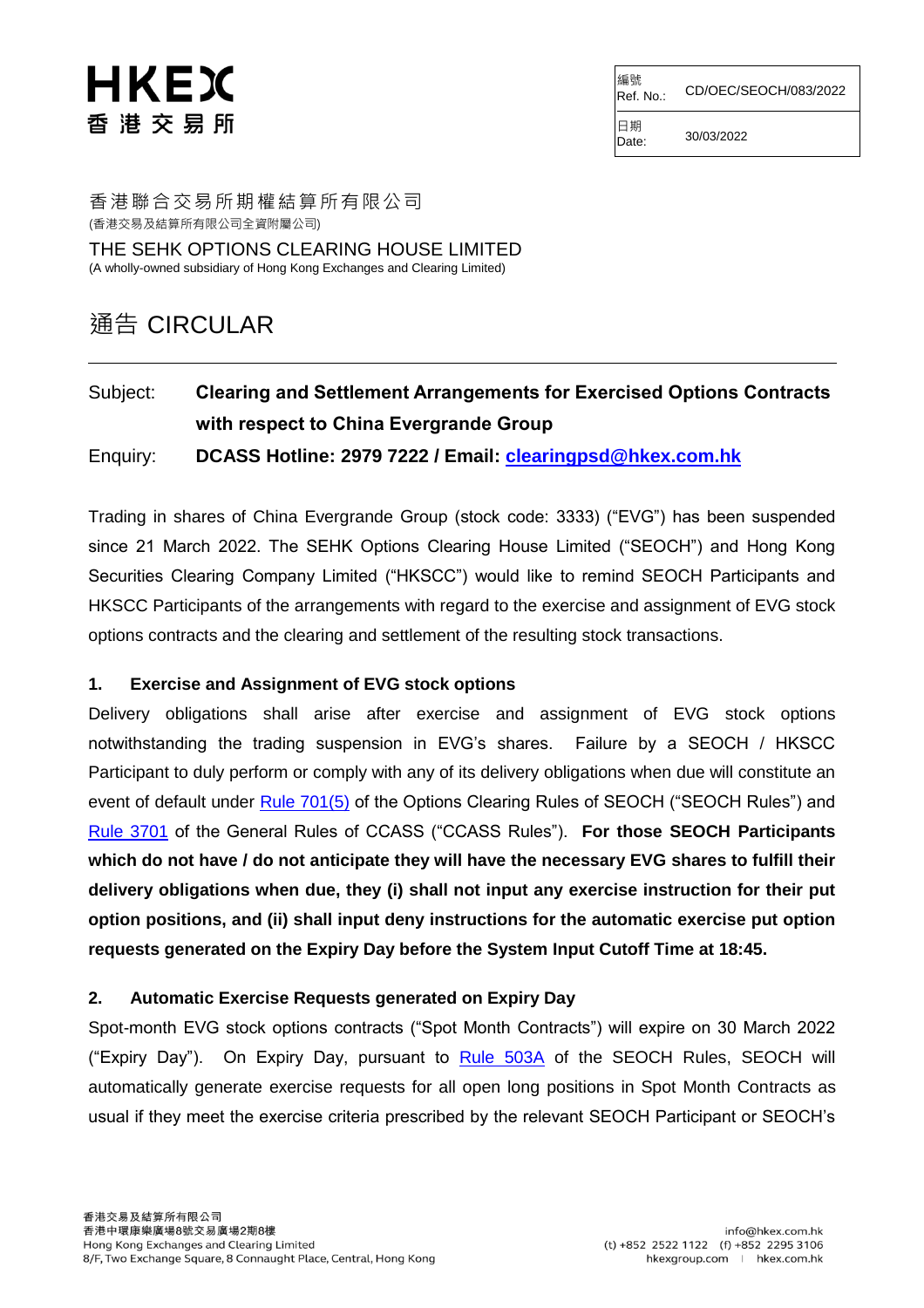exercise criteria<sup>1</sup> if no exercise criteria have been prescribed by the SEOCH Participant. The closing price on the trading day immediately prior to suspension of trading in EVG's shares (i.e. 18 March 2022) ("Last Closing Price") will be used as the fixing price for the purpose of automatic exercise on the Expiry Day.

### **3. Clearing and Settlement of Stock Transactions arising from Exercised / Assigned Options**

In accordance with [Rule 508](https://www.hkex.com.hk/-/media/HKEX-Market/Services/Rules-and-Forms-and-Fees/Rules/SEOCH/Rules/Chapter5.pdf?la=en) of the SEOCH Rules and [Chapter 6](https://www.hkex.com.hk/-/media/HKEX-Market/Services/Rules-and-Forms-and-Fees/Rules/SEOCH/Operational-Procedures/CHAP06.pdf?la=en) of the Operational Clearing Procedures for Options Trading Exchange Participants of SEOCH ("SEOCH Procedures"), stock transactions arising from the exercise / assignment of EVG stock options contracts in SEOCH will be settled through CCASS under the Continuous Net Settlement System ("CNS")<sup>2</sup> on the second settlement day (T+2) immediately following the day on which the EVG stock options contracts are exercised / assigned.

To the extent EVG shares are not delivered by HKSCC Participants with outstanding short EVG stock positions to CNS for settlement by the final batch settlement run (BSR) at 3:45pm on T+2, rendering it not possible or reasonably practicable for HKSCC to deliver EVG shares to the recipient HKSCC Participants with long EVG stock positions in view of the trading suspension in EVG shares, HKSCC will cash settle the outstanding long EVG stock positions with the HKSCC Participants concerned in substitution for the delivery of EVG shares<sup>3</sup> and will also cash settle the outstanding short EVG stock positions with the HKSCC Participants concerned in lieu of their obligations to deliver<sup>4</sup> should trading in EVG shares remain suspended on  $T+2$ . Having taken into account all relevant circumstances as HKSCC and SEOCH consider appropriate, HKSCC and SEOCH determine that, cash settlement at the price of \$1.65, being the Last Closing Price prior to

<sup>-</sup><sup>1</sup> The in-the-money percentage for stock options is the difference between the strike and fixing price as a percentage of the strike.

<sup>&</sup>lt;sup>2</sup> Unless SEOCH specifies otherwise.

<sup>&</sup>lt;sup>3</sup> Pursuant to CCASS [Rules 3307](https://www.hkex.com.hk/-/media/HKEX-Market/Services/Rules-and-Forms-and-Fees/Rules/HKSCC/General-Rules-of-CCASS/R33.pdf?la=en) and [3606](https://www.hkex.com.hk/-/media/HKEX-Market/Services/Rules-and-Forms-and-Fees/Rules/HKSCC/General-Rules-of-CCASS/R36.pdf?la=en) and SEOCH Rule [508B,](https://www.hkex.com.hk/-/media/HKEX-Market/Services/Rules-and-Forms-and-Fees/Rules/SEOCH/Rules/Chapter5.pdf?la=en) HKSCC and SEOCH are entitled to make money compensation to the HKSCC and SEOCH Participants concerned in substitution for the delivery of EVG's shares in whole or in part in such amount as HKSCC and SEOCH may in their absolute discretion determine by reference to the market value of the EVG's shares at the time of payment of compensation by HKSCC or SEOCH (or the value at such other time as HKSCC or SEOCH shall consider fair and reasonable in the circumstances).

<sup>&</sup>lt;sup>4</sup> Under SEOCH [Rule 508,](https://www.hkex.com.hk/-/media/HKEX-Market/Services/Rules-and-Forms-and-Fees/Rules/SEOCH/Rules/Chapter5.pdf?la=en) the SEOCH Board may determine that delivery obligations under OCH Contracts are to be performed in some other way (including determining that obligations be settled in cash in lieu of delivery).

<sup>5</sup> CNS Price = Outstanding Position Trade Amount / Outstanding Position Quantity